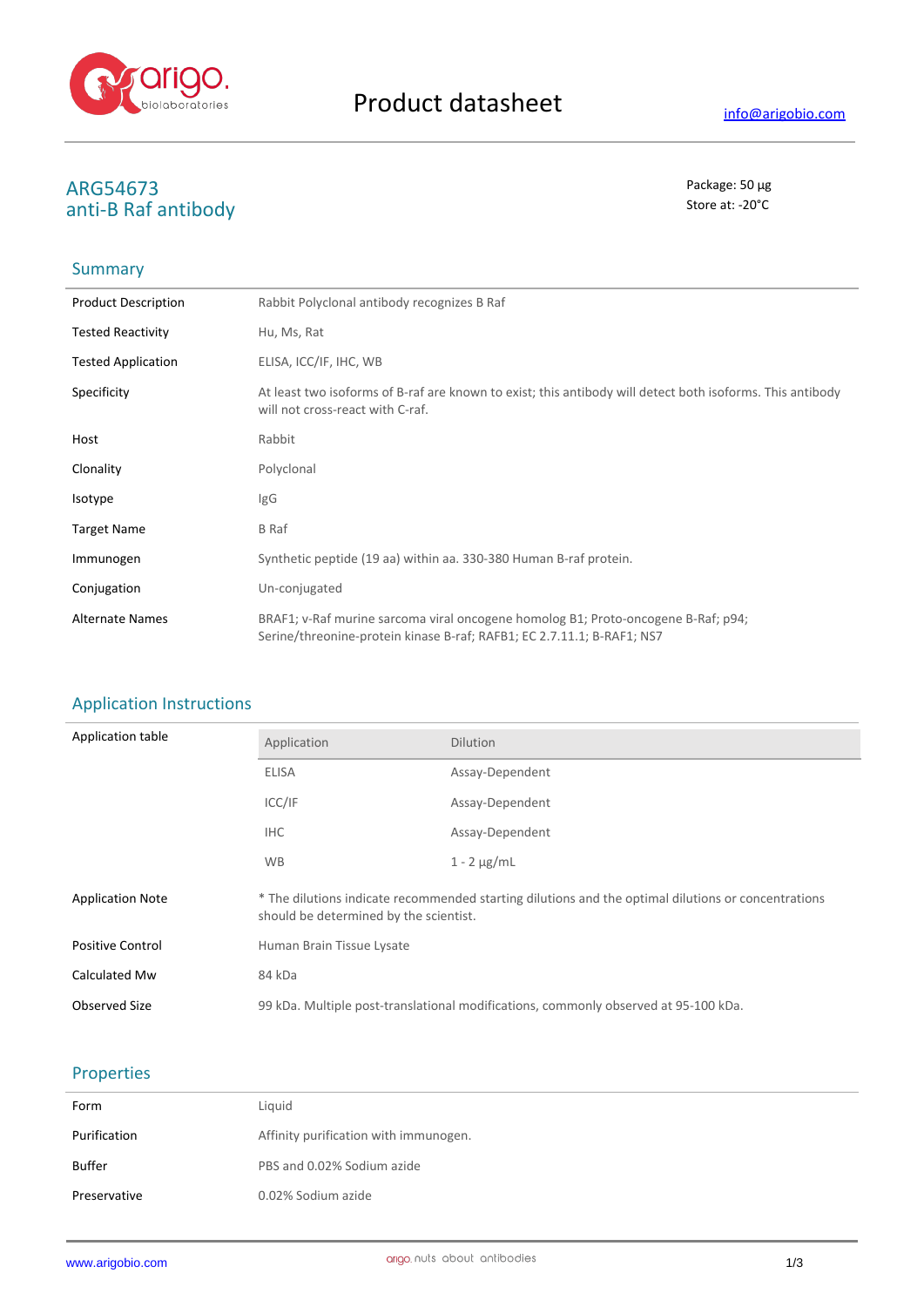| Concentration       | 1 mg/ml                                                                                                                                                                                                                                                                                                                             |
|---------------------|-------------------------------------------------------------------------------------------------------------------------------------------------------------------------------------------------------------------------------------------------------------------------------------------------------------------------------------|
| Storage instruction | For continuous use, store undiluted antibody at 2-8°C for up to a week. For long-term storage, aliquot<br>and store at -20°C or below. Storage in frost free freezers is not recommended. Avoid repeated<br>freeze/thaw cycles. Suggest spin the vial prior to opening. The antibody solution should be gently mixed<br>before use. |
| <b>Note</b>         | For laboratory research only, not for drug, diagnostic or other use.                                                                                                                                                                                                                                                                |

#### Bioinformation

| Database links | GeneID: 109880 Mouse                                                                                                                                                                                                                                                                                                                                                                                                                                                                                                                                                                                                                                                                                                                                                                                                                                                                                  |
|----------------|-------------------------------------------------------------------------------------------------------------------------------------------------------------------------------------------------------------------------------------------------------------------------------------------------------------------------------------------------------------------------------------------------------------------------------------------------------------------------------------------------------------------------------------------------------------------------------------------------------------------------------------------------------------------------------------------------------------------------------------------------------------------------------------------------------------------------------------------------------------------------------------------------------|
|                | GenelD: 673 Human                                                                                                                                                                                                                                                                                                                                                                                                                                                                                                                                                                                                                                                                                                                                                                                                                                                                                     |
|                | Swiss-port # P15056 Human                                                                                                                                                                                                                                                                                                                                                                                                                                                                                                                                                                                                                                                                                                                                                                                                                                                                             |
|                | Swiss-port # P28028 Mouse                                                                                                                                                                                                                                                                                                                                                                                                                                                                                                                                                                                                                                                                                                                                                                                                                                                                             |
| Gene Symbol    | <b>BRAF</b>                                                                                                                                                                                                                                                                                                                                                                                                                                                                                                                                                                                                                                                                                                                                                                                                                                                                                           |
| Gene Full Name | B-Raf proto-oncogene, serine/threonine kinase                                                                                                                                                                                                                                                                                                                                                                                                                                                                                                                                                                                                                                                                                                                                                                                                                                                         |
| Background     | B-raf Antibody: B-raf belongs to the raf/mil family of serine/threonine protein kinases and plays a role<br>in regulating the MAP kinase/ERKs signaling pathway, which affects cell division, differentiation, and<br>secretion. The Ras/Raf/MEK/ERK and Ras/PI3K/PTEN/Akt pathways interact with each other to regulate<br>growth and in some cases tumorigenesis. Mutations in B-raf have been associated with several cancers,<br>including non-Hodgkin lymphoma, colorectal cancer, malignant melanoma, thyroid carcinoma, non-<br>small cell lung carcinoma, and adenocarcinoma of lung, leading to speculation on the possibility of B-raf<br>as a therapeutic target for treating cancers. Mutations in this gene have also been associated with<br>cardiofaciocutaneous syndrome (CFCS), a disease characterized by heart defects, mental retardation<br>and a distinctive facial appearance. |
| Research Area  | Cancer antibody; Cell Biology and Cellular Response antibody; Cell Death antibody; Signaling<br>Transduction antibody                                                                                                                                                                                                                                                                                                                                                                                                                                                                                                                                                                                                                                                                                                                                                                                 |

### Images



#### **ARG54673 anti-B Raf antibody ICC/IF image**

Immunofluorescence: Human small intestine tissue stained with ARG54673 anti-B Raf antibody at 20 μg/ml.